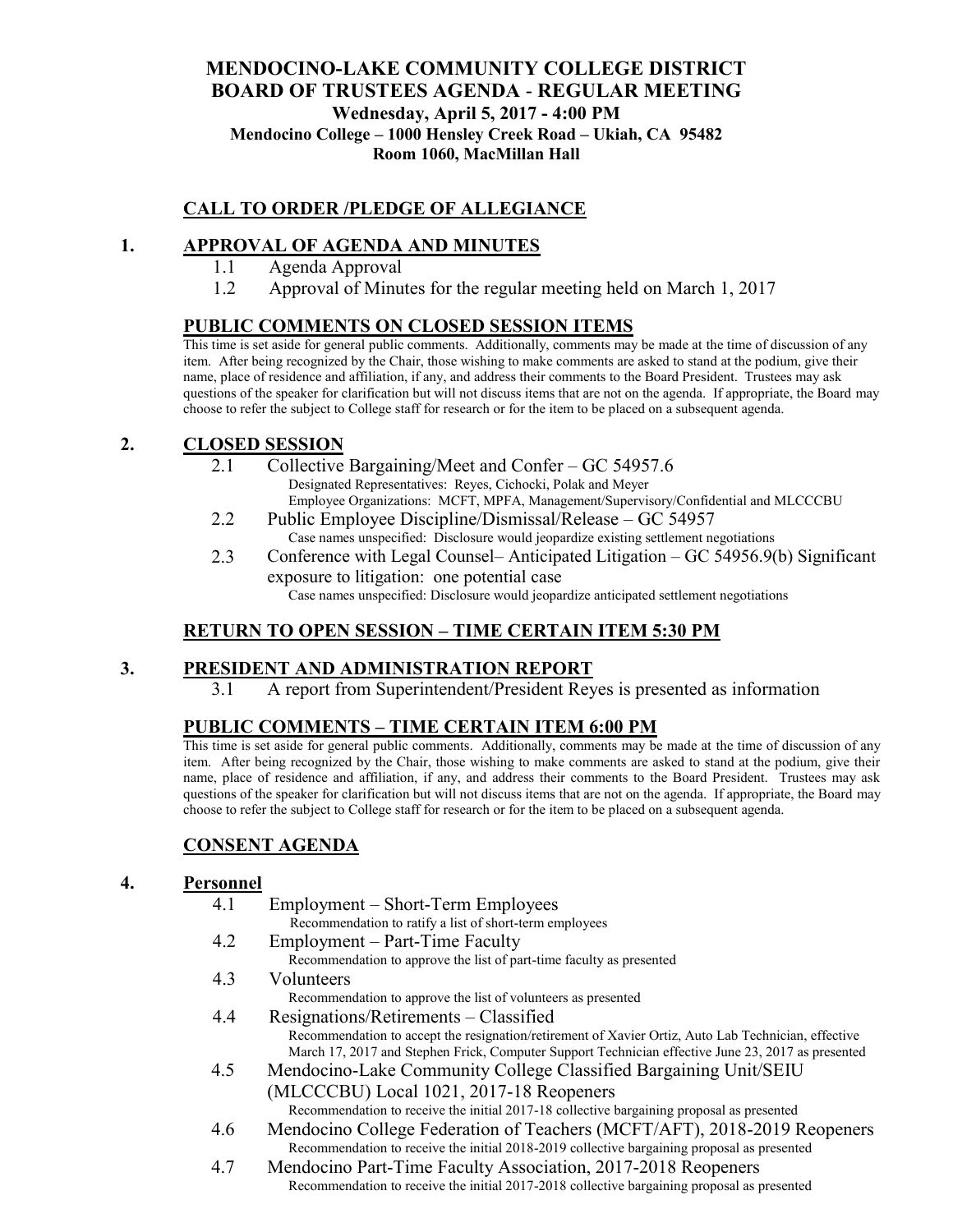- 4.8 Mendocino-Lake Community College District Reopeners to Mendocino-Lake Community College Classified Bargaining Unit/SEIU, Local 1021 (MLCCCBU) 2017-18
- Presentation of the District's initial 2017-18 collective bargaining proposal 4.9 Mendocino-Lake Community College District Reopeners to Mendocino College
	- Federation of Teachers (MCFT/AFT), 2018-2019 Presentation of the District's initial 2018-2019 collective bargaining proposal
- 4.10 Mendocino-Lake Community College District Reopeners to Mendocino Part-Time Faculty Association (MPFA), 2017-2018 Presentation of the District's initial 2017-2018 collective bargaining proposal

# **5. Other Items**

- 5.1 Fiscal Report as of February 28, 2017 Recommendation to accept the report as presented
- 5.2 Sale and/or Disposal of Surplus Property
- Recommendation to authorize the sale and/or disposal of surplus property as presented 5.3 Donations

Recommendation to accept the donations to Mendocino College as presented

# **6. ACTION ITEMS**

- 6.1 2016/2017 April Revised Budget
	- Recommendation to adopt the proposed 2016/17 April revised budget as presented
- 6.2 Awarding of Audit Contract for Fiscal Year Ending June 30, 2017 Recommendation to award audit contract to K•Coe Isom as presented
- 6.3 Contracts and Agreements Quarterly Ratification Recommendation to ratify the contracts and agreements as presented
- 6.4 Classified Professionals Week Resolution 04-17-01 Recommendation to adopt a resolution in honor of Classified employees
- 6.5 2017 California Community College Trustees (CCCT) Ballot for Board of **Directors**

Final determination of votes will be determined at the meeting

6.6 Football Program Suspension – **Time Certain Immediately Following 6:00 PM Public Comments**

Consideration of the Planning and Budgeting Committee recommendation to suspend the football program

#### **NEWLY TENURED FACULTY RECOGNITION – TIME CERTAIN – 7:15 to 7:30 PM**

Maria Cetto will be recognized by the Board

### **7. INFORMATIONAL ITEMS AND REPORTS**

- 7.1 Mendocino College Foundation, Inc.
	- 7.1.A Mendocino College Foundation informational report
	- 7.1.B Friends of the Mendocino College Coastal Field Station and Natural Sciences affiliate and the Mendocino College Coastal Field Station

### 7.2 Constituent Group Reports

Reports from constituent groups are presented as information

7.3 Student Housing

An update report on student housing will be presented

# **8. TRUSTEE COMMUNICATIONS**

8.1 Trustee Reports

Written and oral reports from Trustees are presented as information

#### 8.2 Future Agenda Items

Board discussion about topics to be included on future agendas